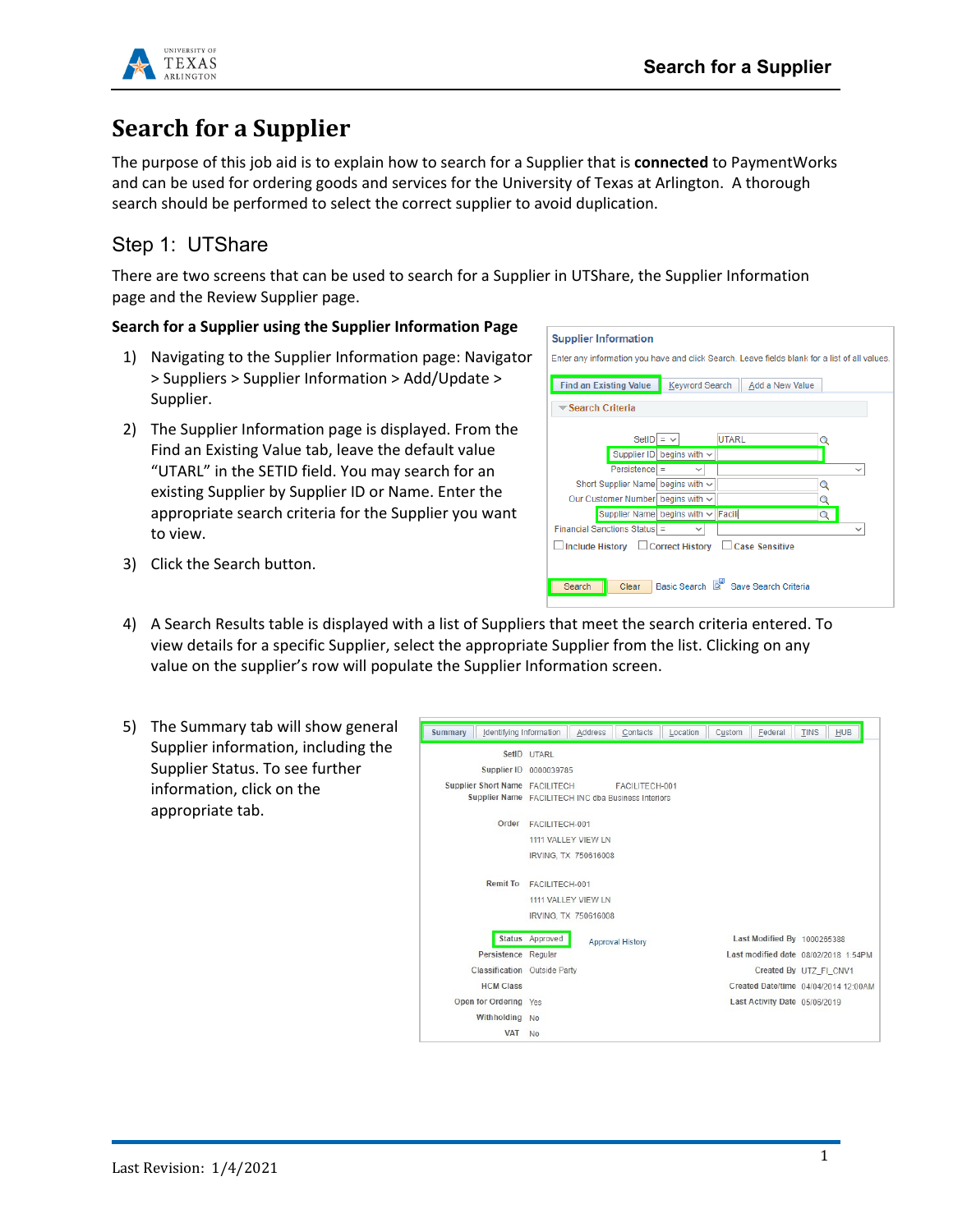Last Revision: 1/4/2021

2

# **Search for a Supplier**

- 6) If the supplier is not in UTShare, the search will return a message stating "No matching values were found." Ensure that the name being searched is the supplier's "legal" name (the name that is associated with their Tax ID number).
- 7) If the supplier is not found, an invitation will need to be sent via PaymentWorks and **connected** before a requisition or payment voucher can be processed.

#### **Search for a Supplier using the Review Supplier Page**

The Review Supplier page is used to search for an existing Supplier. This page provides additional fields not available on the "Supplier Information" page. It allows detailed information for multiple Suppliers to be viewed at one time. The Review Suppliers page includes several options for searching for a Supplier, including by Supplier ID, name or address.

- 1) Navigate to the Review Supplier Page: Navigator > Supplier > Supplier Information > Add/Update > Review Suppliers.
- 2) You may search for a Supplier by ID, name, or address. Enter the appropriate search criteria for the Supplier to be viewed. Using the search operator "Contains" will return more robust search results.

| <b>Review Suppliers</b>    |                                      |                         |                            |                       |             |                          |   |
|----------------------------|--------------------------------------|-------------------------|----------------------------|-----------------------|-------------|--------------------------|---|
| <b>Search Criteria</b>     |                                      |                         |                            |                       |             |                          |   |
|                            | *SetID UTARL                         |                         |                            | <b>Supplier ID</b>    |             | <b>Short Name</b>        |   |
|                            | Contains                             |                         | Name Business Inter        |                       | Equal to    | $\checkmark$             | Q |
|                            | Equal to                             | <b>Withholding Name</b> |                            | <b>Classification</b> |             |                          |   |
| <b>Supplier Status</b>     |                                      |                         |                            | <b>Type</b>           |             |                          |   |
| <b>Sanctions Status</b>    |                                      |                         |                            | Persistence           |             | $\overline{\phantom{a}}$ |   |
|                            | Contains<br>$\overline{\phantom{a}}$ |                         | <b>Address Valley View</b> |                       | City Irving |                          |   |
| <b>Customer Number</b>     |                                      |                         |                            | <b>Country</b>        |             |                          |   |
|                            | ID Type (Invalid Value)              |                         |                            | <b>State</b>          |             |                          |   |
| <b>VAT Registration ID</b> |                                      |                         |                            | <b>Postal</b>         |             |                          |   |
| <b>Withholding Tax ID</b>  |                                      |                         |                            | <b>Bank Account#</b>  |             |                          |   |
| <b>Max Rows</b>            | 300                                  |                         |                            | Search                | Clear       | <b>Add Supplier</b>      |   |

- 3) Click the Search button.
- 4) A Search Results table is displayed with a list of Suppliers that meet the search criteria entered. To view details for a specific supplier, click the appropriate tab (i.e. Main Information, Additional Supplier Info, and Audit Information).

| <b>Search Results</b><br>$\boxed{\text{min}}$ |              |             |                                                    |                   |                             |               |           |            |                         |               |   |
|-----------------------------------------------|--------------|-------------|----------------------------------------------------|-------------------|-----------------------------|---------------|-----------|------------|-------------------------|---------------|---|
| <b>Actions</b>                                | SetID        | Supplier ID | <b>Supplier Name</b>                               | <b>Short Name</b> | <b>Address</b>              | City          | State     | Country    | <b>Effective Status</b> | <b>Status</b> | Ŀ |
| $\blacktriangleright$ Actions                 | <b>UTARL</b> | 0000000001  | UNIVERSITY OF<br><b>TEXAS</b>                      | UNIVERSITY-033    | <b>PO BOX 7398</b>          | <b>AUSTIN</b> | <b>TX</b> | <b>USA</b> | Active                  | Approved      |   |
| - Actions                                     | <b>UTARL</b> | 0000000001  | UNIVERSITY OF<br><b>TEXAS</b>                      | UNIVERSITY-033    | PO BOX 7399                 | <b>AUSTIN</b> | <b>TX</b> | <b>USA</b> | Active                  | Approved      |   |
| - Actions                                     | <b>UTARL</b> | 0000000001  | UNIVERSITY OF<br><b>TEXAS</b>                      | UNIVERSITY-033    | Office of Accounting Austin |               | <b>TX</b> | <b>USA</b> | Active                  | Approved      |   |
| - Actions                                     | <b>UTARL</b> | 0000000003  | <b>TORONTO</b><br><b>RESEARCH</b><br>CHEMICALS INC | TORONTO RE-001    | 2 Brisbane Road             | North York    | ON        | CAN        | Active                  | Inactive      |   |

Note: The Supplier Status is on the **Additional Supplier Info** tab.



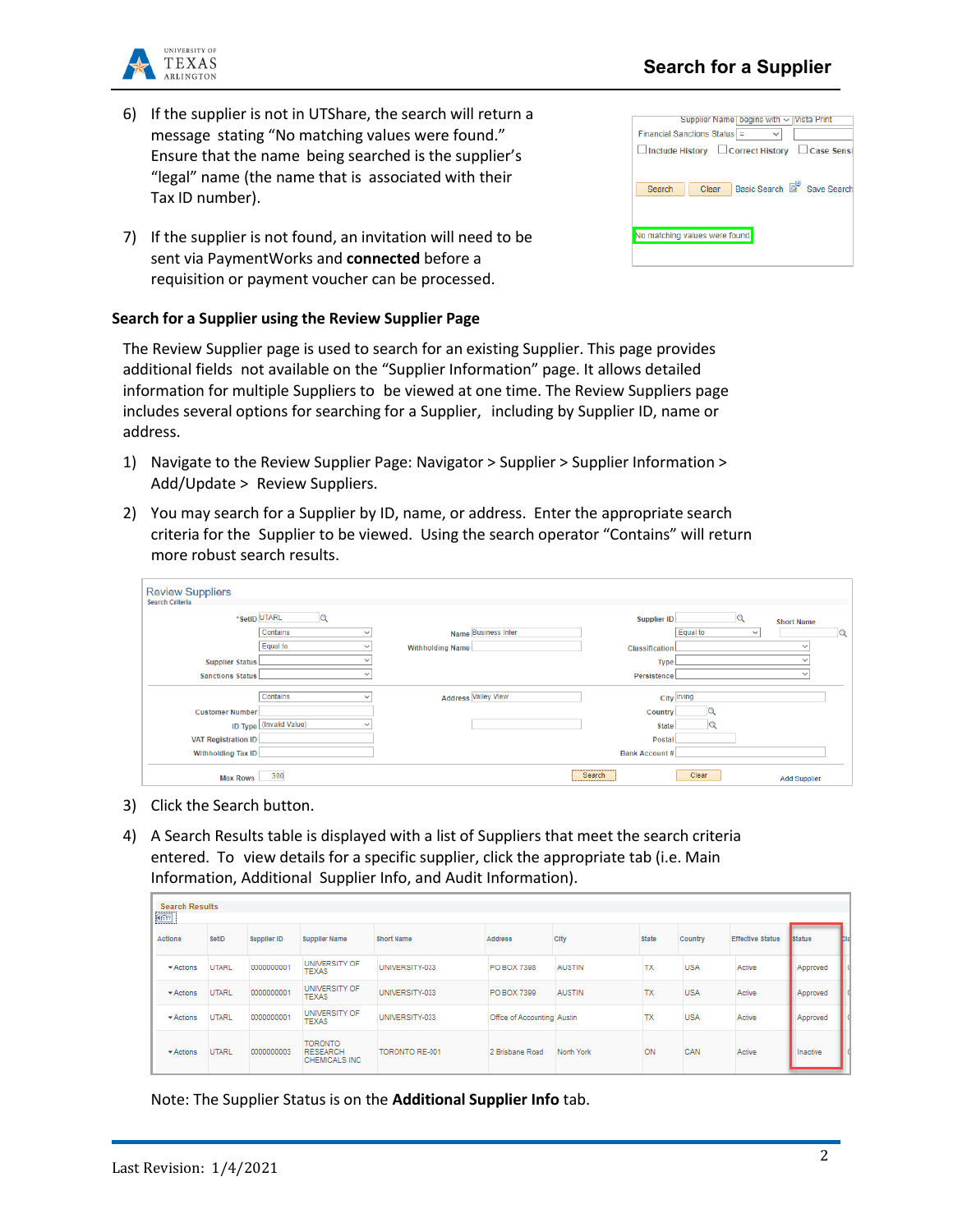

5) If the Supplier is not found in the Review Supplier page search, go to Step 2: PaymentWorks.

### Step 2: PaymentWorks

- 1. Navigate to PaymentWorks by going to: myapps.uta.edu and click on the PaymentWorks icon **OR**
- 2. Log in with your UTA email address and NetID password. Click Sign In.



3. Click on **Setup and Manage Supplier Portal**.

| <b>I</b> is<br>L<br>VIDEO O                  | Setup and Manage Supplier Portal | $\boxtimes$<br>VIDEO ON<br>TUTORIAL | Messaging                  |
|----------------------------------------------|----------------------------------|-------------------------------------|----------------------------|
| $\Box$<br><b>VIDEO BI</b><br><b>TUTORIAL</b> | <b>Vendor Master Updates</b>     | e<br>VIDEO DE<br><b>TUTORIAL</b>    | <b>Dynamic Discounting</b> |

4. Click on the **Suppliers** tab.

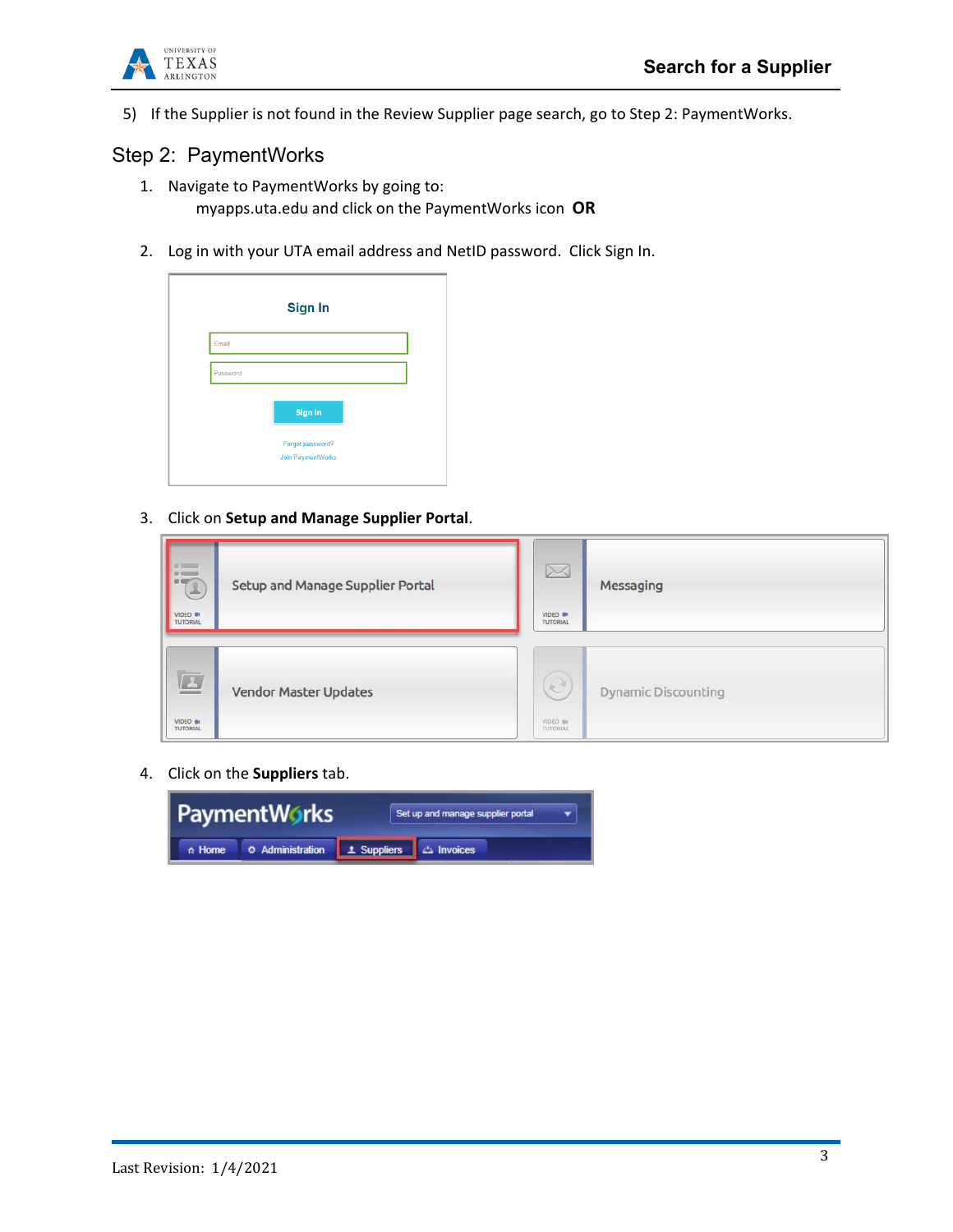

5. The Supplier list is displayed and includes connected and non-connected Suppliers. The **green** dot in the "Connected" column indicates that the Supplier is **connected** and can be used for purchasing goods and services.

|                                 | $A$ Home                          | C Administration<br>1 Suppliers | $\Delta$ Invoices                                                |                            |                                  |            |                |           |                                 |                                     |
|---------------------------------|-----------------------------------|---------------------------------|------------------------------------------------------------------|----------------------------|----------------------------------|------------|----------------|-----------|---------------------------------|-------------------------------------|
|                                 | Need help $\left(\bigodot\right)$ | SUPPLIER NAME A                 | SITE CODE<br><b>VENDOR NUM</b>                                   | <b>STREET</b>              | <b>CITY</b>                      | ST/<br>PRV | ZIP CODE       | COUNTRY   | <b>CONTACT EMAIL</b>            | $\Delta_{\rm{L}}$<br><b>CONNECT</b> |
| Supplier Name:<br>Vendor Number |                                   | Alex David Jerez-Roman          | 0000103465<br>00111                                              | 812 S. New Street          | Champaign                        | IL.        | 61820          | <b>US</b> | alex.d.jerez@gmail.com          |                                     |
| Site Code:<br>City:             | $\circ$                           | 1010 Collins LLC                | 0000052607<br>00111<br>. .                                       | 1010 N Collins St          | Arlington                        | <b>TX</b>  | 76011-<br>6134 | <b>US</b> | mgurule@brubeckinc.com          |                                     |
| State:<br>Zipoode:              | State                             | 1099, Tax                       | 0000104679 ONL-PW-1l2<br>$\rightarrow$<br>$\left  \cdot \right $ | 516 Bluebird Dr            | Powell                           | OH         | 43065          | <b>US</b> | utapw2020+tax1099@gmail.c<br>om | $\bullet$                           |
| Country:<br>Address Type:       | Show All                          | 1105 MEDIA INC                  | 0000046984<br>SHAREDI1<br>$\leftarrow$ $\rightarrow$             | 9121 OAKDALE AVE STE 101   | <b>CHATSWORTH</b>                | CA         | 913116526      | <b>US</b> |                                 |                                     |
| <b>Contact Email:</b>           |                                   | 1105 MEDIA INC                  | 0000046984<br>SHAREDI2<br>$\mathbf{A}$ and $\mathbf{A}$          | 9201 OAKDALE AVE STE 101   | <b>CHATSWORTH</b>                | CA         | 913116546      | <b>US</b> |                                 |                                     |
| Connected:                      | Show All<br>$\mathbf{v}$          | 1105 MEDIA INC                  | 0000046984<br>SHARED <sub>13</sub><br>$\leftarrow$ $\rightarrow$ | PO BOX 15846               | <b>NORTH</b><br><b>HOLLYWOOD</b> | CA         | 916155846      | <b>US</b> |                                 |                                     |
| Cear                            |                                   | 1105 MEDIA INC                  | 0000046984<br>SHARED 4<br>$\mathcal{A}$ and $\mathcal{A}$        | PO BOX 894085              | <b>LOS ANGELES</b>               | CA         | 901894085      | <b>US</b> |                                 |                                     |
|                                 |                                   | 1105 MEDIA INC                  | 0000046984<br>SHARED 5<br>$\sim$                                 | 1201 MONSTER RD SW STE 250 | <b>RENTON</b>                    | <b>WA</b>  | 980572996      | <b>US</b> |                                 |                                     |
|                                 |                                   | 1105 MEDIA INC                  | 0000046984<br>SHAREDI6<br>$\lambda$                              | 1227 UNIVERSITY OF OREGON  | <b>EUGENE</b>                    | <b>OR</b>  | 974031205      | <b>US</b> |                                 |                                     |

6. To display **connected** Suppliers only, click in the "Connected" search field and select **Connected Only**. Scroll through the **connected** Supplier list or enter the search parameter(s) in the required search field(s) and click **Search**. The specified Supplier information is displayed.

|                                 | ∩ Home                                        | O Administration                | 1 Suppliers                               | <b>Ca</b> Invoices                 |                        |                |                   |                |           |                                    |           |
|---------------------------------|-----------------------------------------------|---------------------------------|-------------------------------------------|------------------------------------|------------------------|----------------|-------------------|----------------|-----------|------------------------------------|-----------|
|                                 | Need help $\left(\widehat{\mathbf{Q}}\right)$ | SUPPLIER NAME A                 | <b>VENDOR NUM</b>                         | SITE CODE                          | <b>STREET</b>          | CITY.          | ST/<br><b>DOV</b> | ZIP CODE       | COUNTRY   | <b>CONTACT EMAIL</b>               | CONNECTED |
| Supplier Name:                  |                                               | Boogie Wood Band                |                                           | 0000104753 ONL-PW-1 3              |                        |                |                   |                | <b>US</b> |                                    |           |
| Vendor Number:                  |                                               |                                 | $\overline{4}$<br>$\rightarrow$           | $\left  \cdot \right $             |                        |                |                   |                |           |                                    |           |
| Site Code:                      |                                               | Boss, Own                       |                                           | 0000104744 ONL-PW-1 2              | 456 18th St            | Butner         | <b>NC</b>         | 27509          | <b>US</b> | utapw2020+sole@gmail.com           |           |
| City:                           |                                               |                                 |                                           |                                    |                        |                |                   |                |           |                                    |           |
| State:                          | State                                         | <b>Connect Existing</b>         | $\leftarrow$                              | 0000104737 ONL-PW-1 2 Alan<br>$-4$ | 2613 My Street1        | Irving         | <b>TX</b>         | 76014          | <b>US</b> | UTSPW2020+SOLEEINSSN<br>@gmail.com |           |
| Zipcode:                        |                                               |                                 |                                           |                                    |                        |                |                   |                |           |                                    |           |
| Country:                        |                                               | <b>Connect existing FOLLETT</b> | $\leftarrow$                              | 0000002117 SHARED 18               | 4901 E UNIVERSITY BLVD | <b>ODESSA</b>  | <b>TX</b>         | 79762          | <b>US</b> |                                    |           |
| Address Type:<br>Contact Email: | Show All                                      | Corolla Inc                     | $\leftarrow$                              | 0000104754 ONL-PW-1 2              | 1234 W 30th St         | 1234 W 30th St | $\mathbf{CO}$     | 81650          | <b>US</b> | utapw2020+corolla@gmail.co<br>m    |           |
| Connected:                      | Connected Only                                | Corolla Inc                     | 4                                         | 0000104733 ONL-PW-1 2              | 1234 W 30th St         | Rifle          | CO                | 81650          | <b>US</b> | utapw2020+corolla@gmail.co<br>m    |           |
| Clear                           |                                               | <b>Dallas Wings</b>             | 0000100573<br>$\left\vert 1\right\rangle$ | 00113                              | 10001 Main<br>Stree2   | Irving         | <b>TX</b>         | 75033          | <b>US</b> | UTSPW2020+SOLEEINSSN<br>@gmail.com |           |
|                                 |                                               | Existing, 1099 Jim              | 0000015029<br>$\leftarrow$ $\rightarrow$  | SHARED 2                           | 5474 Ridgeway Dr       | Watauga        | <b>TX</b>         | 76137-<br>2694 | <b>US</b> |                                    |           |

- 7. If the Supplier name and correct address are found, the Supplier is **connected** and can be used for purchasing goods and/or services at UTA. No additional searching is required. NOTE: **Verify** the Supplier address is the same as the Supplier for which you are searching.
- 8. If the Supplier name is found but does not display a green dot (**connected**), click on the **Vendor Master Updates** to review the Supplier's percent completion in the registration process.



9. Click on the **New Vendors** tab.

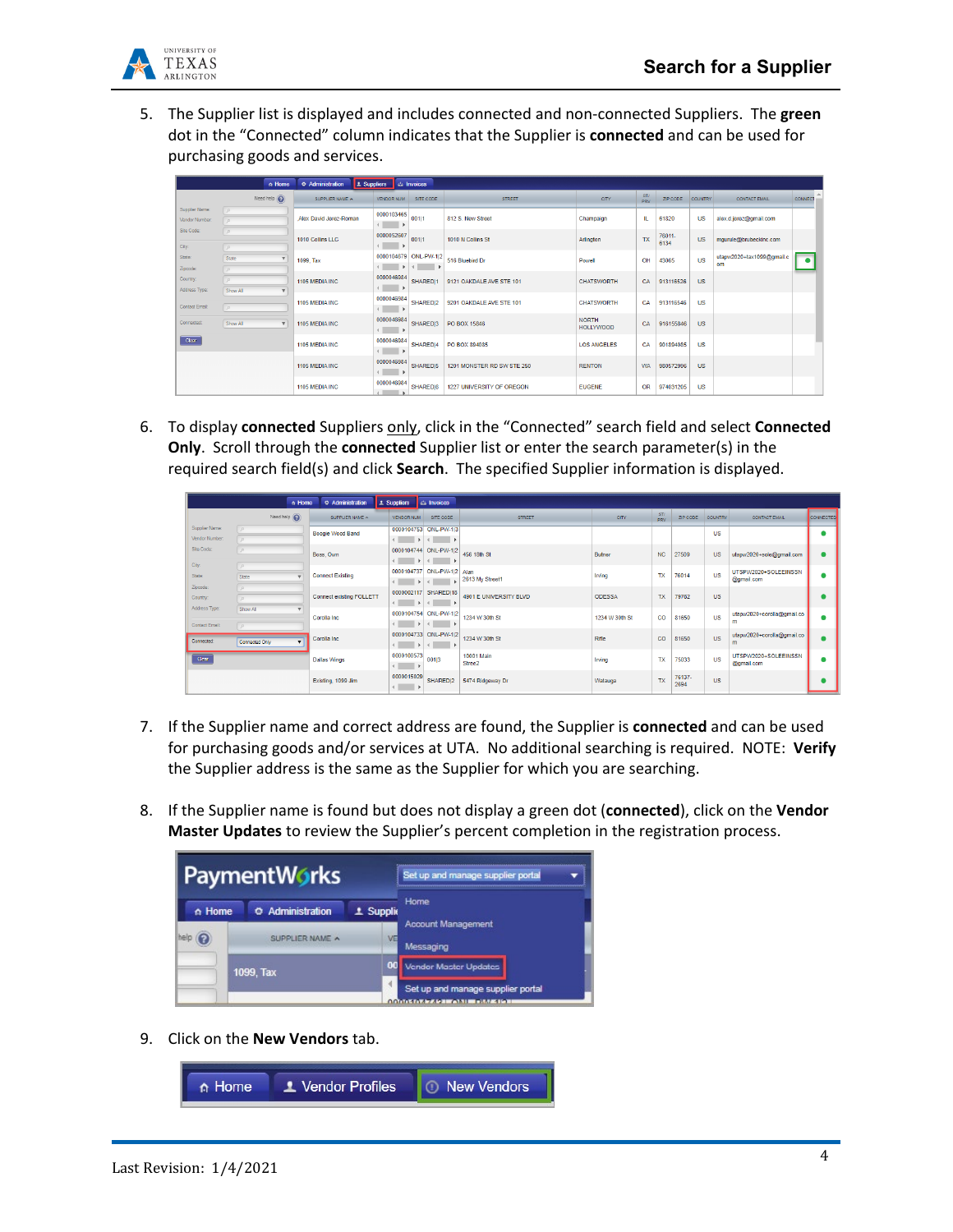

10. The **Filter Results** panel is displayed, and you can search by the Supplier name or email address. Note: You can click on the column headers to re-sort the column.

| n Home                                |                  | 1 Vendor Profiles                       | <b>C</b> New Vendors |            |                                          |                   |                        |                                  |            |
|---------------------------------------|------------------|-----------------------------------------|----------------------|------------|------------------------------------------|-------------------|------------------------|----------------------------------|------------|
| o <sup>o</sup> SHOW: Onboardings V    |                  |                                         |                      |            |                                          |                   |                        |                                  |            |
|                                       |                  | VIDEO IN<br><b>TUTORIAL</b>             | ONBOARD START        | UPDATED-   | VENDOR NAME                              | <b>INVITATION</b> | VENDOR ACCOUNT         | NEW VENDOR REGISTRATION          | % COMPLETE |
| Filter Results:                       |                  |                                         | 02/13/2020           | 02/21/2020 | ce009                                    | Clicked           | <b>Email Validated</b> | Approved                         |            |
| Vendor Name:                          | $\mathcal{L}$    |                                         | 02/13/2020           | 02/21/2020 | ce006                                    | Clicked           | <b>Email Validated</b> | Approved                         |            |
| Vendor #:                             | $\mathcal{L}$    |                                         | 02/13/2020           | 02/21/2020 | ce005                                    | Clicked           | <b>Email Validated</b> | Approved                         |            |
| Contact E-Mail: 0                     |                  |                                         | 02/13/2020           | 02/21/2020 | CE003                                    | Clicked           | <b>Email Validated</b> | Approved                         |            |
| Invitation                            |                  | $\mathbf{v}$                            | 02/21/2020           | 02/21/2020 | <b>US Entity Mala</b>                    | Undeliverable     | No Account             | Not Started                      |            |
| Approval:<br>Invitation<br>Delivered: |                  | $\overline{\mathbf{v}}$                 | 02/21/2020           | 02/21/2020 | utapw+foreignentity<br>$\leftarrow$<br>r | Undeliverable     | No Account             | Not Started                      |            |
| Account<br>Created:<br>Registration   |                  | $\overline{\mathbf{v}}$<br>$\mathbf{v}$ | 02/21/2020           | 02/21/2020 | utapw2020+forentit<br>$\leftarrow$<br>٠  | Clicked           | <b>Email Validated</b> | Not Started                      |            |
| Form:                                 |                  |                                         | 02/10/2020           | 02/21/2020 | SIS check                                | Opened            | No Account             | Not Started                      |            |
| Source:                               |                  | $\overline{\mathbf{v}}$                 | 02/10/2020           | 02/21/2020 | SIS1099                                  | Opened            | No Account             | Not Started                      |            |
| Invitation<br>Initiator:              | o                |                                         | 02/10/2020           | 02/21/2020 | SIS 1042                                 | Opened            | No Account             | Not Started                      |            |
| Clear Filters                         |                  |                                         | 02/10/2020           | 02/20/2020 | SIS ACH                                  | Clicked           | <b>Email Validated</b> | Complete<br>Vendor #: 0000037327 |            |
|                                       | Send Invitation. |                                         | 02/13/2020           | 02/19/2020 | CE002                                    | Clicked           | <b>Email Validated</b> | Complete<br>Vendor #: 0000002117 |            |
|                                       |                  |                                         | 02/18/2020           | 02/18/2020 | <b>TEst UTA VEndor</b><br>5              | Clicked           | <b>Email Validated</b> | In Progress                      |            |
|                                       |                  |                                         | 02/10/2020           | 02/13/2020 | SIS Sole<br>Proprietor                   | Clicked           | <b>Email Validated</b> | Approved                         |            |

11. The search results will display and provide the Supplier status. The **% Complete** column will indicate the Supplier's stage in the registration and approval process.

| ∩ Home                                       | 1 Vendor Profiles                                  | <b>C</b> New Vendors |            |                                              |                   |                        |                                  |            |
|----------------------------------------------|----------------------------------------------------|----------------------|------------|----------------------------------------------|-------------------|------------------------|----------------------------------|------------|
| o <sup>o</sup> SHOW: Onboardings ▼           |                                                    |                      |            |                                              |                   |                        |                                  |            |
|                                              | <b>VIDEO</b> IN<br><b>TUTORIAL</b>                 | ONBOARD START        | UPDATED ~  | <b>VENDOR NAME</b>                           | <b>INVITATION</b> | <b>VENDOR ACCOUNT</b>  | <b>NEW VENDOR REGISTRATION</b>   | % COMPLETE |
| <b>Filter Results:</b><br>Vendor Name:<br>si |                                                    | 03/03/2020           | 03/03/2020 | Professional<br>Association                  | Clicked           | <b>Email Validated</b> | Submitted                        |            |
| $\circ$<br>Vendor#<br>Contact E-Mail: 0      |                                                    | 03/03/2020           | 03/03/2020 | Professional<br>Corporation                  | Clicked           | <b>Email Validated</b> | Submitted                        |            |
|                                              |                                                    | 02/10/2020           | 02/21/2020 | SIS check                                    | Opened            | No Account             | <b>Not Started</b>               |            |
| Invitation<br>Approval:                      | $\overline{\mathbf{v}}$                            | 02/10/2020           | 02/21/2020 | SIS1099                                      | Opened            | No Account             | Not Started                      |            |
| Invitation<br>Delivered:                     | $\overline{\mathbf{v}}$                            | 02/10/2020           | 02/21/2020 | <b>SIS 1042</b>                              | Opened            | No Account             | Not Started                      |            |
| Account<br>Created:                          | $\overline{\mathbf{v}}$                            | 02/10/2020           | 02/20/2020 | <b>SIS ACH</b>                               | Clicked           | <b>Email Validated</b> | Complete<br>Vendor #: 0000037327 |            |
| Registration<br>Form:<br>Source:             | $\overline{\mathbf{v}}$<br>$\overline{\mathbf{v}}$ | 02/10/2020           | 02/13/2020 | SIS Sole<br>Proprietor<br><b>EIN&amp;SSN</b> | Clicked           | <b>Fmail Validated</b> | Approved                         |            |
| $\mathfrak{O}$<br>Invitation<br>Initiator:   |                                                    | 02/10/2020           | 02/11/2020 | sis Foreign<br>individual                    | Clicked           | <b>Fmail Validated</b> | Approved                         |            |
| <b>Clear Filters</b>                         |                                                    | 02/10/2020           | 02/11/2020 | <b>SIS Partnership</b>                       | Clicked           | <b>Email Validated</b> | In Progress                      |            |
|                                              |                                                    | 02/10/2020           | 02/10/2020 | SIS state entity                             | Clicked           | <b>Email Validated</b> | In Progress                      |            |
| Send Invitation.                             |                                                    | 02/10/2020           | 02/10/2020 | SIS foreign<br>individual                    | Clicked           | <b>Email Validated</b> | Approved                         |            |
|                                              |                                                    | 02/10/2020           | 02/10/2020 | SIS us individual                            | Clicked           | <b>Email Validated</b> | Approved                         |            |
|                                              |                                                    | 02/10/2020           | 02/10/2020 | SIS us entity                                | Clicked           | <b>Email Validated</b> | Approved                         |            |

12. If the Supplier name and correct address are found **and** the "New Vendor Registration" status is **"Complete" WITH a vendor number**, then the Supplier is **connected** and can be used for purchasing goods and/or services for UTA.

| 02/21/2020 | 02/27/2020 | UTA US Individual | Clicked | Email Validated |  | <b>Complete</b><br>/endor #: 0000104740 |  |  |
|------------|------------|-------------------|---------|-----------------|--|-----------------------------------------|--|--|
|------------|------------|-------------------|---------|-----------------|--|-----------------------------------------|--|--|

13. If the Supplier name and correct location are found and the "New Vendor Registration" status is **anything other** than "Complete" WITH a vendor number, then the Supplier has been invited and/or is in some stage of the registration process. The Supplier is **not connected** and cannot be used for purchasing goods and/or services at the current time. Note: Do **NOT** re-invite an already invited Supplier.